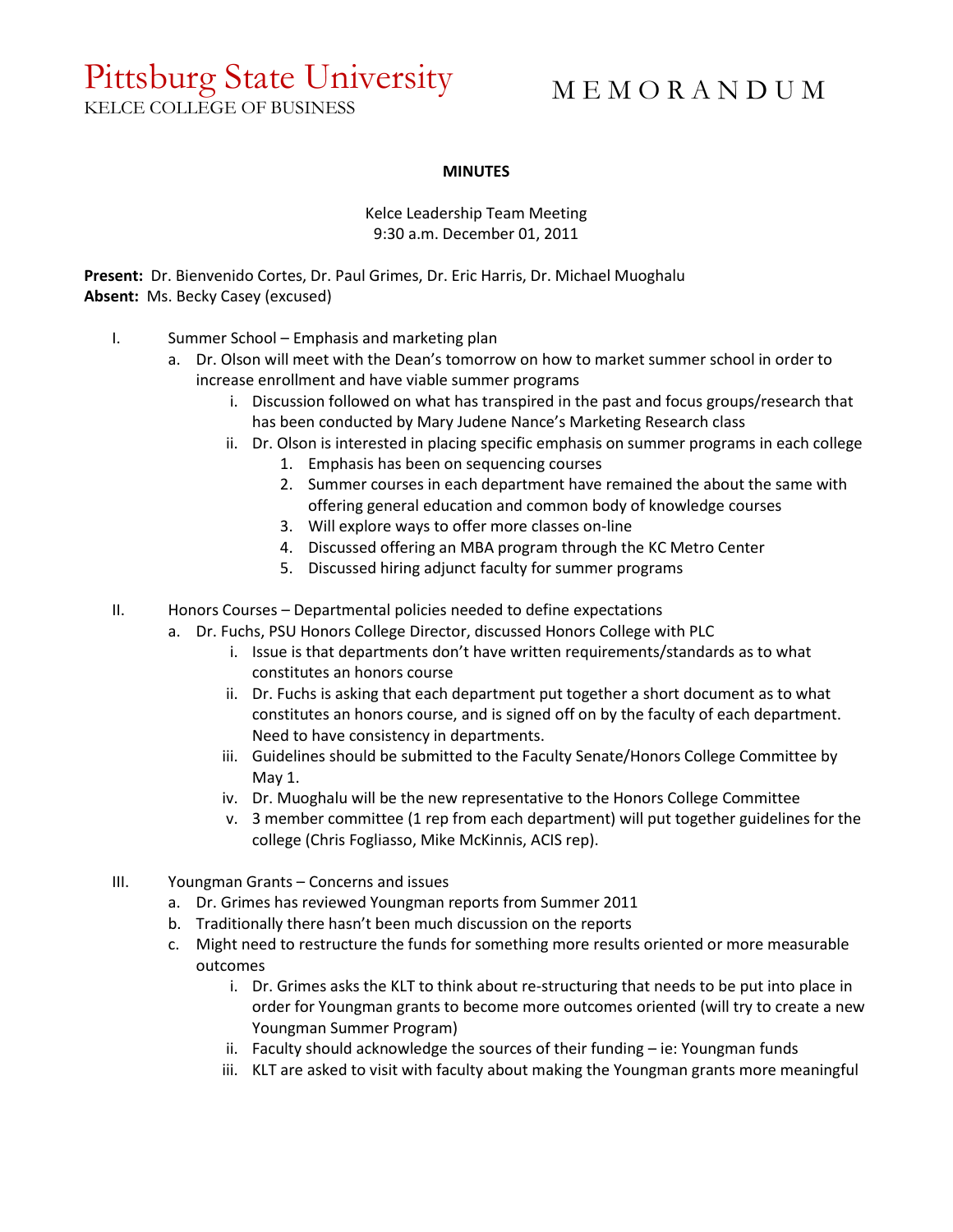- IV. Innovation Engineering Possible avenue to jump start Entrepreneurship area
	- a. Dr. Dallman and Dr. Grimes have met with Community Economic Development representatives
	- b. Innovation Engineering programs are being offered at other schools
		- i. Conference call with the University of Maine offers a four-course sequence along with internship opportunities and then offers it as an Innovation Engineering minor. Courses are paid as overload. Outside funding would need to be procured.
		- ii. KCOB and COT would like to make this a collaborative effort
		- iii. Licensing fees would need to be paid to the group which is essentially paid by the students when they pay for their books, etc.
		- iv. Dr. Dalecki is interested in spearheading this project
		- v. Discussion:
			- 1. Dr. Muoghalu suggested that there might be a way to leverage what Eric Ferrell is already doing with AFT to utilize him and his resources
			- 2. Certification would be that students would receive a minor in Innovation Engineering
			- 3. An excellent idea for students and faculty
			- 4. Would be value added for PQ or AQ faculty
			- 5. Dr. Grimes will set up another meeting with Dr. Dallman to discuss details of this program
- V. Updates and Announcements
	- A. Grimes Gen Ed seats needed, Common syllabi components, Analysis & Planning/Inst. Res., Foundation Teaching Award, etc.
		- a. Gen Ed seats needed for spring courses was discussed at PLC. Asking departments to increase # of seats if possible in closed general education courses.
		- b. Common syllabi components Faculty senate endorsed a proposal that came from central administration about having common components across campus in syllabi.
			- i. Dr. Ivy has put together a syllabus supplement that can be used by all instructors. There will be a link to everyone's LMS with this information.
		- c. Analysis Planning/Institutional Research Bob Wilkinson's position will be made into two parallel positions that will report to the Provost.
		- d. Foundation Teaching Award Dr. Hodson visited with the Dean's about this award which is financially supported by the foundation. Discussion will follow at a later date about faculty awards.
		- e. A draft of a rubric for general education math courses was distributed. KCOB may be asked to evaluate and assess our statistics courses according to these standards.
	- B. Casey -
	- C. Cortes
		- a. Mike McKinnis and Kevin Bracker have been recognized in the news recently
		- b. Student concern about unannounced class cancellations (instructor was sick)
	- D. Harris
		- a. Will advertise in the next Chronicle for Dr. Ahsan's position
		- b. Dr. Dalecki had a problem with a student e-mailing a class roster on Angel in order to complete a survey.
		- c. Need to discuss hosting a visiting scholar in the department.
	- E. Muoghalu
		- a. Strategic Management Program/Mini-MBA Program was scheduled to begin next week. Dr. Muoghalu cancelled the program on Monday. There are now 2 individuals who will be attending and are on their way from Nigeria to participate in